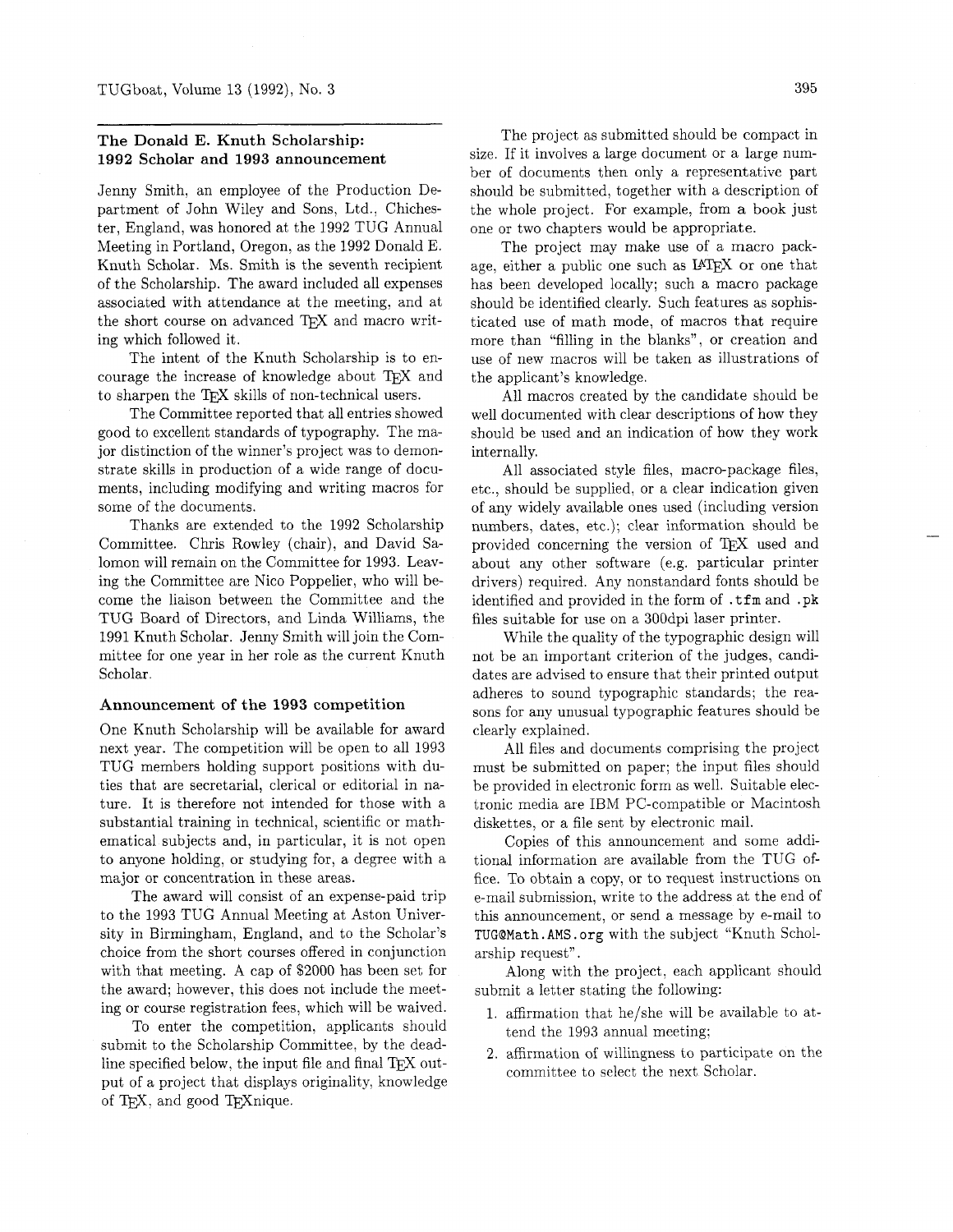Each applicant should also submit a curriculum vitae summarizing relevant personal information, including:

- 1. statement of job title, with a brief description of duties and responsibilities;
- **2,** description of general post-secondary school education, TFX education, identifying courses attended, manuals studied, personal instruction from experienced TEX users, etc.;
- 3. description of TFX resources and support used by the candidate in the preparation of the project.

Neither the project nor the curriculum vitae should contain the applicant's name or identify the applicant. These materials will be reviewed by the committee without knowledge of applicants' identities. If, despite these precautions, a candidate is identifiable to any judge, then that judge will be required to make this fact known to the others and to the TUG board members responsible for the conduct of the judging.

The covering letter, *curriculum vitae*, and all macro documentation that is part of the project input should be in English. (English is not required for the output of the project.) However, if English is not the applicant's native language, that will not influence the decision of the committee.

Selection of the Scholarship recipient will be based on the project submitted.

#### **Schedule**

The following schedule will apply; all dates are in 1993:

| March 1           | Deadline for receipt of<br>submissions |
|-------------------|----------------------------------------|
|                   |                                        |
| March $15-May$ 10 | Judging period                         |
| May 17            | Notification of winner                 |
| July 26-29        | 1993 Annual Meeting,                   |
|                   | Birmingham, England                    |

The 1993 Scholarship Committee consists of

- 0 Chris Rowley, Open University, UK (Chair);
- 0 David Salomon, California State University, Northridge;
- 0 Jenny Smith, John Wiley and Sons, Ltd., Chichester, England.

#### **Where to write**

All applications should be submitted to the Committee in care of the TUG office:

TFX Users Group Attn: Knuth Scholarship Competition 653 North Main Street P. 0. Box 9506 Providence, RI 02940-9506 U.S.A. email: TUG@math.ams.org

> o Barbara Beeton Liaison to the 1992 Committee

| <b>Calendar</b>  |                                                                                                                                                                                      |            |                                                                                                                                                                                          |  |  |  |
|------------------|--------------------------------------------------------------------------------------------------------------------------------------------------------------------------------------|------------|------------------------------------------------------------------------------------------------------------------------------------------------------------------------------------------|--|--|--|
| 1992<br>Nov $17$ | TUGboat Volume 14,<br>$1st$ regular issue:                                                                                                                                           | Dec~15     | TUGboat Volume 14,<br>$1st$ regular issue:<br>Deadline for receipt of news items,<br>reports.                                                                                            |  |  |  |
|                  | Deadline for receipt of technical<br>manuscripts.                                                                                                                                    | 1993       |                                                                                                                                                                                          |  |  |  |
| Nov 19           | NTG Fall Meeting,<br>"LATFX, LATFX 3, and font selection",<br>Meppel (near Groningen),<br>The Netherlands. For information,<br>contact Gerard van Nes<br>$(\mathtt{vannes@ECN.NL}).$ | Feb        | UK TFX Users' Group, London.<br>Topic: Front ends for TEX; how<br>successful are the WYSIWYG<br>packages for non-TEX users and<br>for wizards? For information,<br>contact Carol Hewlett |  |  |  |
| Nov $24$         | TUGboat Volume 13,<br>$3rd$ regular issue:<br>Mailing date (tentative).                                                                                                              | Feb<br>-16 | (hewlett@vax.lse.ac.uk).<br>TUGboat Volume 14,<br>$2nd$ regular issue:<br>Deadline for receipt of technical<br>manuscripts (tentative).                                                  |  |  |  |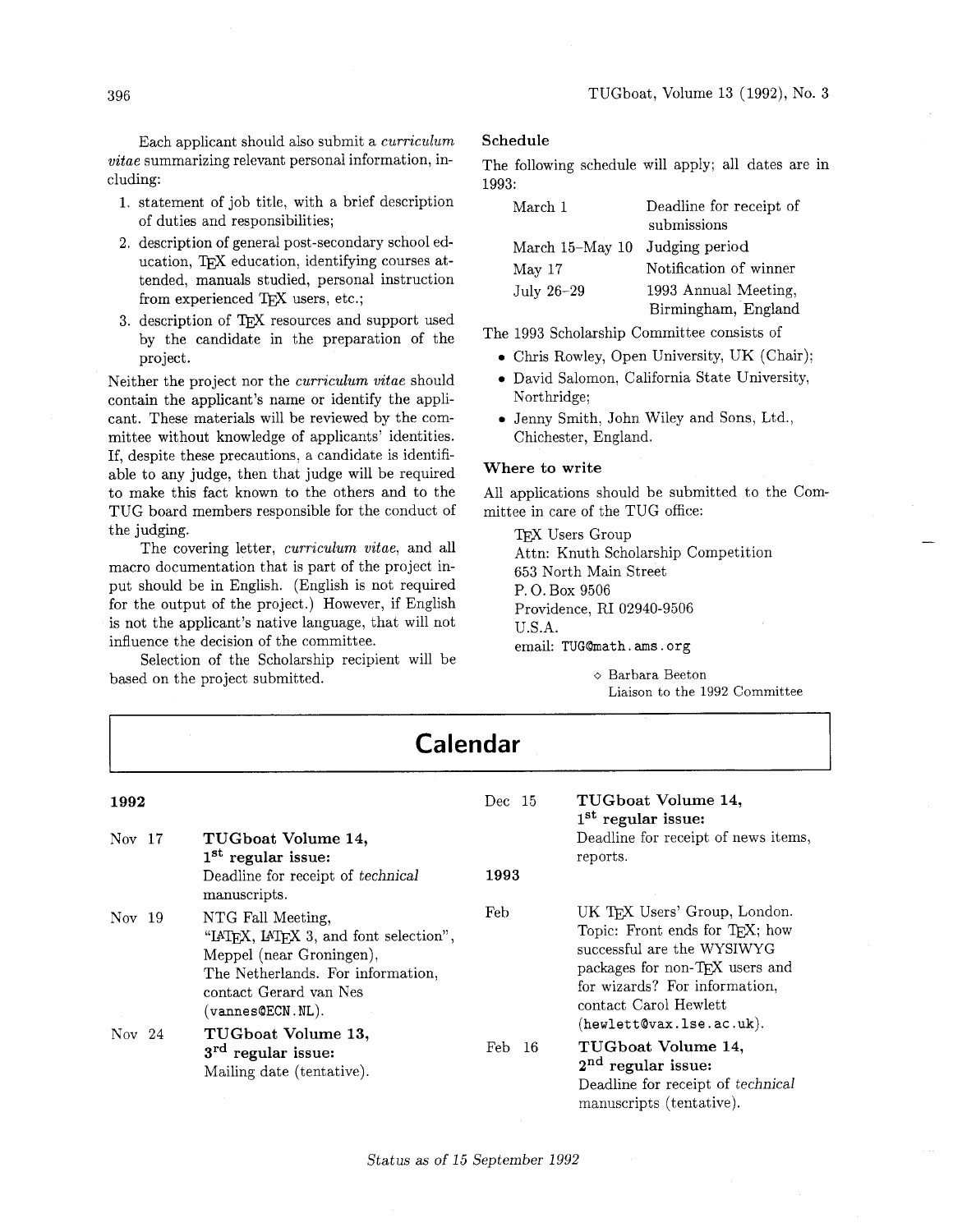| Feb 23<br>Feb. | $24\hspace{-0.08cm}-\hspace{-0.08cm}27$ | TEX for Publishers,<br>Boston, Massachusetts.<br>CONCEPPTS 93, The Prepublishing<br>Conference, Orange County<br>Convention Center, Orlando, Florida.<br>"International Conference on<br>Computers and Electronic Publishing<br>and Printing Technologies".<br>For information, phone:<br>703-264-7200, Fax: 703-620-9187. | May-Jun               |                                                                                                                                                     | NTG Spring Meeting,<br>"Typography in past and future"<br>[location to be announced].<br>For information, contact<br>Gerard van Nes (vannes@ECN.NL).                                                              |  |  |
|----------------|-----------------------------------------|----------------------------------------------------------------------------------------------------------------------------------------------------------------------------------------------------------------------------------------------------------------------------------------------------------------------------|-----------------------|-----------------------------------------------------------------------------------------------------------------------------------------------------|-------------------------------------------------------------------------------------------------------------------------------------------------------------------------------------------------------------------|--|--|
|                |                                         |                                                                                                                                                                                                                                                                                                                            | Jun                   | $6 - 9$                                                                                                                                             | Society for Technical Communication,<br>40 <sup>th</sup> Annual Conference.<br>Dallas, Texas. For information,<br>contact the Society headquarters,<br>901 N. Stuart St., Suite 304,<br>Arlington, VA 22203-1822. |  |  |
|                |                                         | San Francisco, California                                                                                                                                                                                                                                                                                                  |                       |                                                                                                                                                     | $(703-522-4114; \text{ Fax: } 703-522-2075)$<br>Proposals for presentations due by                                                                                                                                |  |  |
| Mar            | $1 - 5$                                 | Intensive IATEX                                                                                                                                                                                                                                                                                                            |                       |                                                                                                                                                     | August 1, 1992.                                                                                                                                                                                                   |  |  |
| Mar            | $8 - 9$                                 | Practical SGML and TEX                                                                                                                                                                                                                                                                                                     | $_{\text{Jun}}$       | 9                                                                                                                                                   | TFX for Publishers, New York City.                                                                                                                                                                                |  |  |
| Mar            | 9                                       | TUGboat Volume 14,<br>1 <sup>st</sup> regular issue:                                                                                                                                                                                                                                                                       |                       |                                                                                                                                                     | San Diego, California                                                                                                                                                                                             |  |  |
|                |                                         | Mailing date (tentative).                                                                                                                                                                                                                                                                                                  | Jun                   |                                                                                                                                                     | 7-11 Modifying IATEX Style Files                                                                                                                                                                                  |  |  |
| Mar            | $9 - 12$                                | DANTE'93 and General Meeting,                                                                                                                                                                                                                                                                                              |                       |                                                                                                                                                     | Jun $14-19$ Beginning/Intermediate TEX                                                                                                                                                                            |  |  |
|                |                                         | Chemnitz, Germany. For information,<br>contact Dr. Wolfgang Riedel                                                                                                                                                                                                                                                         |                       |                                                                                                                                                     | Jun 21-25 Advanced TEX and Macro Writing                                                                                                                                                                          |  |  |
| Mar 16         |                                         | (wolfgang.riedel@hrz.tu-chemnitz.de).<br>TUGboat Volume 14,                                                                                                                                                                                                                                                                | Aug                   | $9 - 13$                                                                                                                                            | Beginning/Intermediate TEX,<br>Boston, Massachusetts                                                                                                                                                              |  |  |
|                |                                         | $2nd$ regular issue:<br>Deadline for receipt of news items,<br>reports (tentative).                                                                                                                                                                                                                                        | Aug $17$              |                                                                                                                                                     | TUGboat Volume 14,<br>$3rd$ regular issue:<br>Deadline for receipt of technical                                                                                                                                   |  |  |
| Mar            |                                         | UK TEX Users' Group, Glasgow,<br>Scotland. (Two days, just before the                                                                                                                                                                                                                                                      |                       | Aug $23 - 27$                                                                                                                                       | manuscripts (tentative).<br>Intensive IATEX, Ottawa, Canada.                                                                                                                                                      |  |  |
|                |                                         | BCS EPSG meeting; postponed from<br>April 1992.) Topics: METAFONT,<br>theoretical and practical; and<br>font selection schemes, virtual                                                                                                                                                                                    | Sep                   | -14                                                                                                                                                 | TUGboat Volume 14,<br>$3rd$ regular issue:<br>Deadline for receipt of news items,                                                                                                                                 |  |  |
|                |                                         | fonts, multiple languages and<br>hyphenation, etc. - everything you                                                                                                                                                                                                                                                        | Sep                   | 22                                                                                                                                                  | reports (tentative).<br>TFX for Publishers, Orlando, Florida                                                                                                                                                      |  |  |
|                |                                         | need to know to use T <sub>F</sub> X to typeset<br>foreign languages. For information,                                                                                                                                                                                                                                     | Boston, Massachusetts |                                                                                                                                                     |                                                                                                                                                                                                                   |  |  |
|                |                                         | contact Carol Hewlett<br>$(hewlet t$ $vax.$ ise. $ac.$ $uk).$                                                                                                                                                                                                                                                              |                       |                                                                                                                                                     | Sep $23-24$ Book and Document Design with                                                                                                                                                                         |  |  |
| Apr 14         |                                         | TFX for Publishers, Washington, DC.                                                                                                                                                                                                                                                                                        |                       |                                                                                                                                                     | TEX                                                                                                                                                                                                               |  |  |
|                |                                         | Apr $19-23$ Beginning/Intermediate T <sub>E</sub> X,                                                                                                                                                                                                                                                                       | Oct                   |                                                                                                                                                     | $25-29$ Intensive IATEX                                                                                                                                                                                           |  |  |
|                |                                         | Boston, Massachusetts.                                                                                                                                                                                                                                                                                                     | Nov                   | $1 - 5$                                                                                                                                             | Advanced TEX and Macro Writing                                                                                                                                                                                    |  |  |
|                |                                         | Apr $26-30$ Intensive IATFX,                                                                                                                                                                                                                                                                                               | Nov                   | $8 - 9$                                                                                                                                             | Practical SGML and TEX                                                                                                                                                                                            |  |  |
| May            |                                         | Boston, Massachusetts.<br>UK TEX Users' Group,                                                                                                                                                                                                                                                                             |                       |                                                                                                                                                     | Oct $18-22$ Beginning/Intermediate T <sub>E</sub> X,                                                                                                                                                              |  |  |
|                |                                         | Chichester, England. Visit to                                                                                                                                                                                                                                                                                              |                       |                                                                                                                                                     | Chicago, Illinois                                                                                                                                                                                                 |  |  |
|                |                                         | John Wiley & Sons Ltd. Host:<br>Geeti Granger. For information,                                                                                                                                                                                                                                                            | Nov 23                |                                                                                                                                                     | TUGboat Volume 14,<br>$3rd$ regular issue:<br>Mailing date (tentative).                                                                                                                                           |  |  |
|                |                                         | contact Carol Hewlett<br>$(hewlett$ $Qvax$ . Ise. $ac.uk)$ .                                                                                                                                                                                                                                                               |                       |                                                                                                                                                     |                                                                                                                                                                                                                   |  |  |
| May 25         |                                         | TUGboat Volume 14,<br>$2nd$ regular issue:<br>Mailing date (tentative).                                                                                                                                                                                                                                                    |                       | For additional information on the events listed<br>above, contact the TUG office (401-751-7760, email:<br>tug@math.ams.com) unless otherwise noted. |                                                                                                                                                                                                                   |  |  |
|                |                                         |                                                                                                                                                                                                                                                                                                                            |                       |                                                                                                                                                     |                                                                                                                                                                                                                   |  |  |

|                   |               | For information, contact<br>Gerard van Nes (vannes@ECN.NL).                                                                                                                                                                                                                                                                |
|-------------------|---------------|----------------------------------------------------------------------------------------------------------------------------------------------------------------------------------------------------------------------------------------------------------------------------------------------------------------------------|
| Jun               | $6 - 9$       | Society for Technical Communication,<br>40 <sup>th</sup> Annual Conference.<br>Dallas, Texas. For information,<br>contact the Society headquarters,<br>901 N. Stuart St., Suite 304,<br>Arlington, VA 22203-1822.<br>$(703-522-4114; \text{ Fax: } 703-522-2075)$<br>Proposals for presentations due by<br>August 1, 1992. |
| $_{\mathrm{Jun}}$ | 9             | TFX for Publishers, New York City.                                                                                                                                                                                                                                                                                         |
|                   |               | San Diego, California                                                                                                                                                                                                                                                                                                      |
| $_{\mathrm{Jun}}$ | 7 – 11        | Modifying IATEX Style Files                                                                                                                                                                                                                                                                                                |
| Jun               |               | $14-19$ Beginning/Intermediate TEX                                                                                                                                                                                                                                                                                         |
| $_{\mathrm{Jun}}$ | $21 - 25$     | Advanced TEX and Macro Writing                                                                                                                                                                                                                                                                                             |
|                   |               | Aug $9-13$ Beginning/Intermediate TEX,<br>Boston, Massachusetts                                                                                                                                                                                                                                                            |
| Aug $17$          |               | TUGboat Volume 14,<br>3 <sup>rd</sup> regular issue:<br>Deadline for receipt of technical<br>manuscripts (tentative).                                                                                                                                                                                                      |
|                   | Aug $23 - 27$ | Intensive IATFX, Ottawa, Canada.                                                                                                                                                                                                                                                                                           |
| $\rm Sep$         | 14            | TUGboat Volume 14,<br>3 <sup>rd</sup> regular issue:<br>Deadline for receipt of news items,<br>reports (tentative).                                                                                                                                                                                                        |
| Sep               | 22            | TFX for Publishers, Orlando, Florida                                                                                                                                                                                                                                                                                       |
|                   |               | Boston, Massachusetts                                                                                                                                                                                                                                                                                                      |
|                   | Sep $23-24$   | Book and Document Design with<br>TEX                                                                                                                                                                                                                                                                                       |
| Oct               | $25 - 29$     | Intensive IATEX                                                                                                                                                                                                                                                                                                            |
| <b>Nov</b>        | $1-5$         | Advanced TEX and Macro Writing                                                                                                                                                                                                                                                                                             |
| Nov               | $8 - 9$       | Practical SGML and TFX                                                                                                                                                                                                                                                                                                     |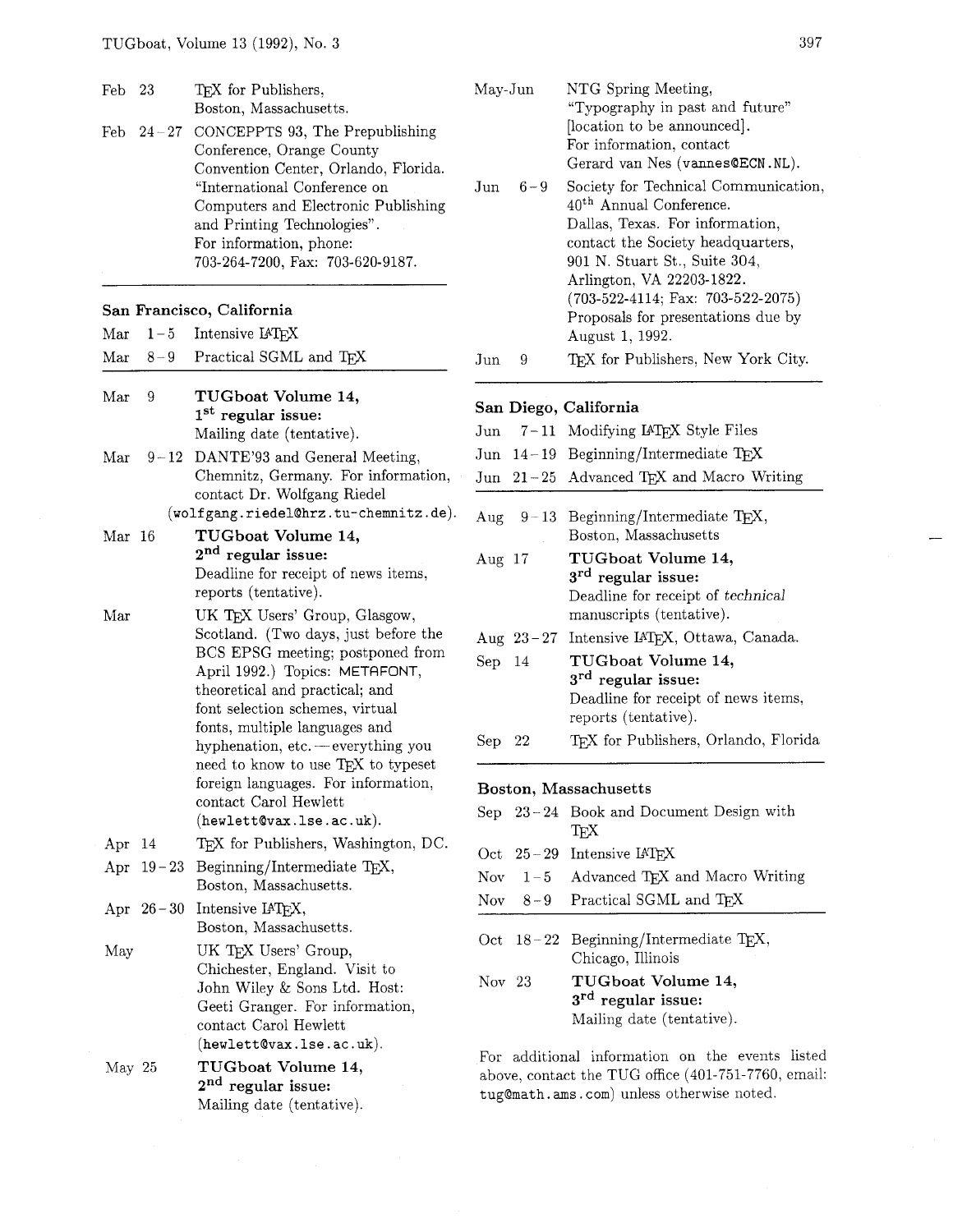# TUG93 call for **papers**  World Wide Window on TFX

14th Annual TEX Users Group Meeting July 26th - 29th, 1993

Aston University in Birmingham, UK, will be the venue for the 1993 TUG conference. Aston is the home of the 'Aston Archive', one of the largest collections of electronic  $T_F X$  paraphernalia. This is the first time the annual meeting will have been held outside North America.

The location of the conference at one centre of the electronic web and its movement from North America encourages particular focus on the 'world-wide' aspects of T<sub>F</sub>X  $(IATr[X, METAFONT...).$  The marked rise in maturity of windowing systems (Macintosh, Atari, Amiga, Windows3, X windows) also allows us to exploit more straightforward and direct ways of employing the T<sub>F</sub>X tools. It is hoped that there will be a contribution to the conference from the Didot project, further extending the range of topics to include digital typography and font creation.

The conference will feature the regular paper presentations, but workshops, poster displays, courses, panels and 'birds of a feather' sessions will be integral components.

Contributions are being actively sought in the following subject areas:  $\circ$  archives  $\circ$ electronic networks  $\circ$  formatting structured documents  $\circ$  IAT<sub>F</sub>X3  $\circ$  graphical user interfaces to TgXware  $\diamond$  non-english issues  $\diamond$  non-Latin scripts  $\diamond$  digital typography  $\diamond$ editing structured documents  $\circ$  styles  $\circ$  other typesetting systems  $\circ$  document views  $\circ$ 

#### Program coordinators

Chris Rowley Parsifal College Open University Finchley Road London NW3 7BG phone: 071 794 0575 email: ca\_rowley@uk.ac.open.acs.vax fax: 071433 6196

Malcolm Clark IRS University of Westminster 115 New Cavendish Street London W1M 8JS 071 911 5000 ex 3622 **open.acs.vax malcolmc@uk.ac.wmin**  0719115093

#### Conference committee

Peter Abbott, Chris Rowley, Philip Taylor, Carol Hewlett, Sebastian Rahtz, David Osborne, Malcolm Clark